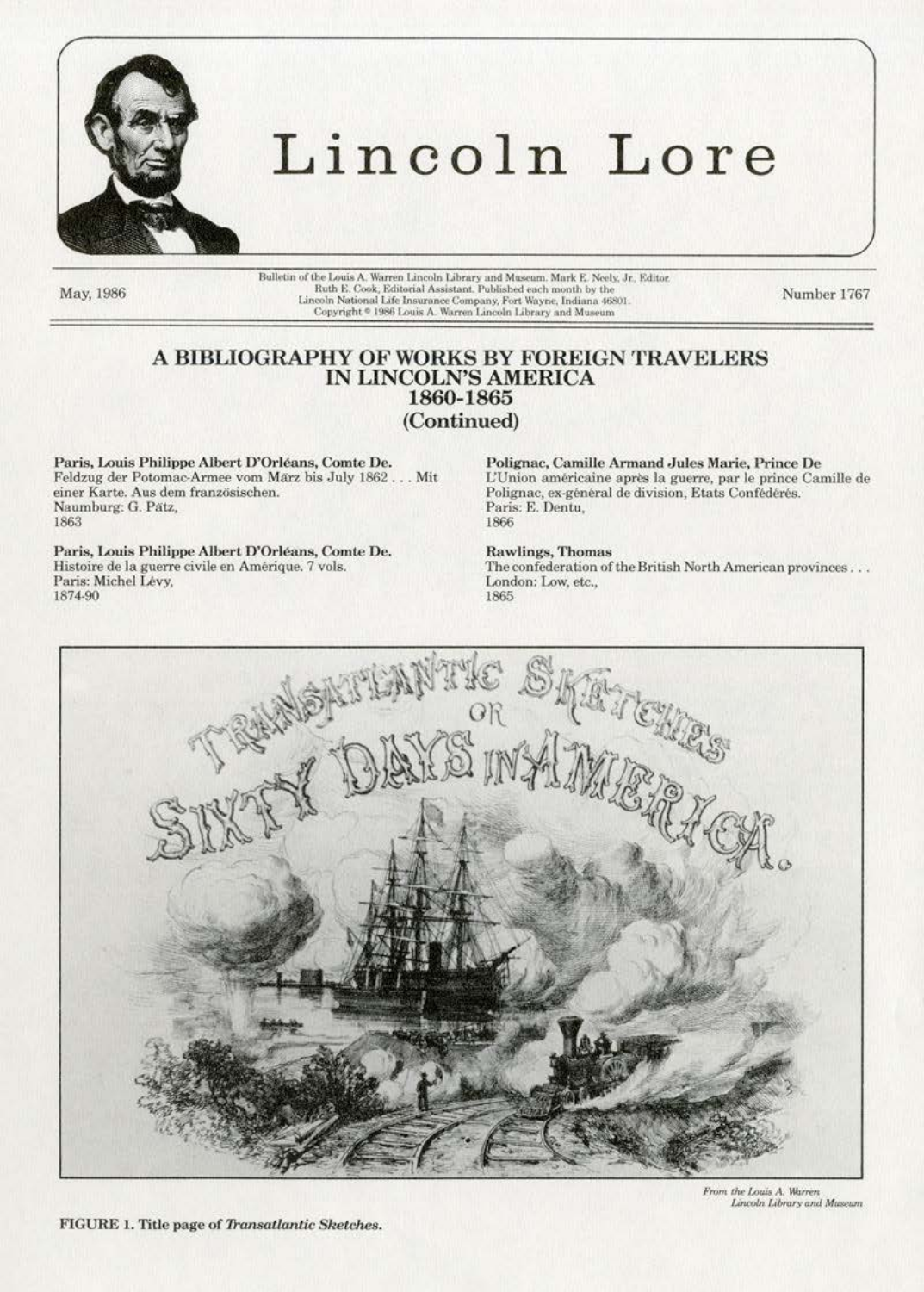

From the Louis A. Warren Lincoln Library and Museum

#### FIGURE 2. His Royal Highness the Prince of Wales shooting on the prairies of the far West.

#### **Révoil, Benedict Henry**

Shooting and fishing in the rivers, prairies, and backwoods of North America. V. 2. Translated and revised by The Chronicler. London: Tinsley Brothers. 1865

#### Rossi, Louis

Six ans en Amérique (Californie et Orégon). Paris et Bruxelles: Ruffet, et Cie, 1863

#### Rothschild, Salomon de

A casual view of America. The home letters of Salomon de Rothschild 1859-1861. Translated and edited by Sigmund Diamond. London: The Cresset Press, 1962

#### **Russell, William Howard**

Pictures of southern life, social, political, and military. New York: J. G. Gregory, 1861

#### **Russell, Sir William Howard**

My diary north and south. 2 vols. Boston, T. O. H. P. Burnham; New York, O. S. Felt; Toronto, C. W. Rollo and Adam; New York, Harper; London, Bradbury & Evans, 1863

#### Sand, Maurice

Six mille lieues à toute vapeur. Paris: M. Lévy frères, 1863

#### **Scheibert**, Justus

Sieben Monate in den Rebellen-Staaten, während des nordamerikanischen Krieges 1863. Stettin, Germany: Verlag von Th. von der Nahmer, 1868

#### Shaw, Rev. James

Twelve years in America: being observations on the country, the people, institutions and religion; with notices of slavery and the late war; and facts and incidents illustrative of ministerial life and labor in Illinois, with notes of travel through the United States and Canada. London: Hamilton, Adams, and Co.; Dublin: George Herbert; Chicago: Poe and Hitchcock,

1867

#### Simonin, Louis Laurent

Le mineur de Californie. Paris: L. Hachette et Cie, 1866

#### Simonin, Louis Laurent

Les pays lointains: notes de voyage... Paris: Challamel ainé, 1867

#### **Simonin, Louis Laurent**

A travers les Etats-Unis de l'Atlantique au Pacifique. Paris: Charpentier et Cie, 1875

#### Simonin, Louis Laurent

L'homme américain. Notes sur les Indiens des Etats-Unis. Paris: A. Bertrand, 1870

#### **Simonin, Louis Laurent**

Le grand ouest des Etats-Unis. Les pionniers et les Peaux-Rouges. Les colons du Pacifique. Paris: Charpentier, 1869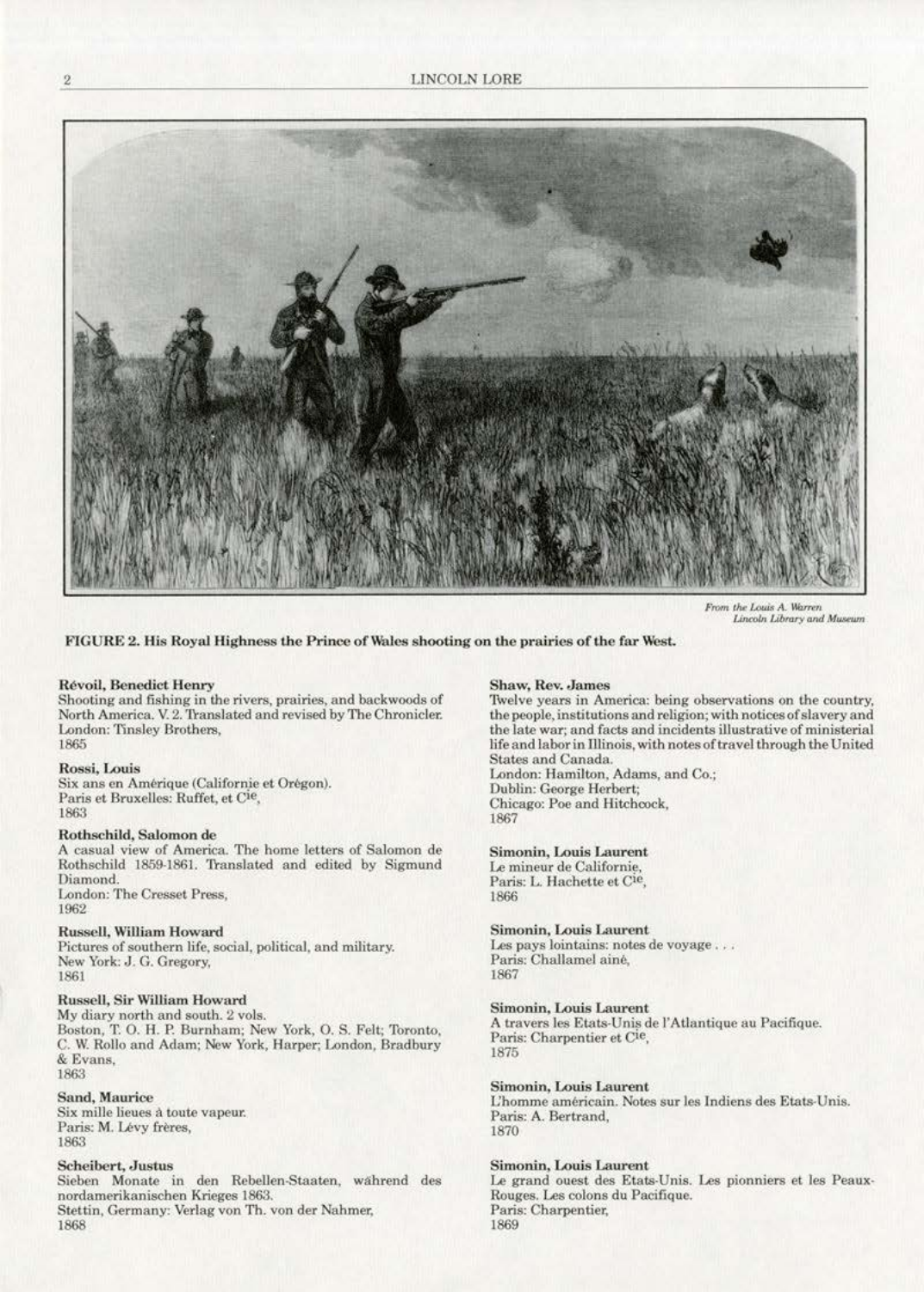#### Simonin, Louis Laurent

Une excursion chez les Peaux-Rouges. Paris: Challamel ainé, 1868

Slaney, R. A.

Short journal of a visit to Canada and the States of America, in 1860. London: Hatchard & Co., 1861

#### **Stamer, William**

Recollections of a life of adventure. 2 vols. London: Hurst and Blackett, Publishers, 1866

#### T. D. L.

A peep at the western world; being an account of a visit to Nova Scotia, New Brunswick, Canada, and the United States. London: John Russell Smith, 1863

#### Tallack, William

Friendly sketches in America. London: A. W. Bennett, 1861

#### Thebaud, Augustus J.

Forty years in the United States of America (1839-1885)... with a biographical sketch by the Rev. T. J. Campbell; edited by C. G. Herbermann.<br>New York: The United States Catholic Historical Society,

1904

**Trollope, Anthony** North America. London: Chapman & Hall, 1862

[Vanéechout, Edouard Polydore] Campagnes et stations sur les côtes de l'Amérique du Nord. Par L. du Hailly [pseud]. Paris: E. Dentu, Editeur 1864

#### Wogan, Emile, Baron De

Voyages et aventures du baron de Wogan. Paris: Hetzel,  $[1863]$ 

Wogan, Emile, Baron De Six mois dans le Far-West: voyages et aventures.<br>Paris: Didier et C<sup>ie</sup>., 1875

#### Woods, Njicholas] A.

The Prince of Wales in Canada and the United States. London: Bradbury & Evans, 1861

#### Zeveren, J. van

New York à la fin de la guerre civile aux Etats-Unis. Liège: Lelotte, 1865



From the Louis A. Warren Lincoln Library and Museum